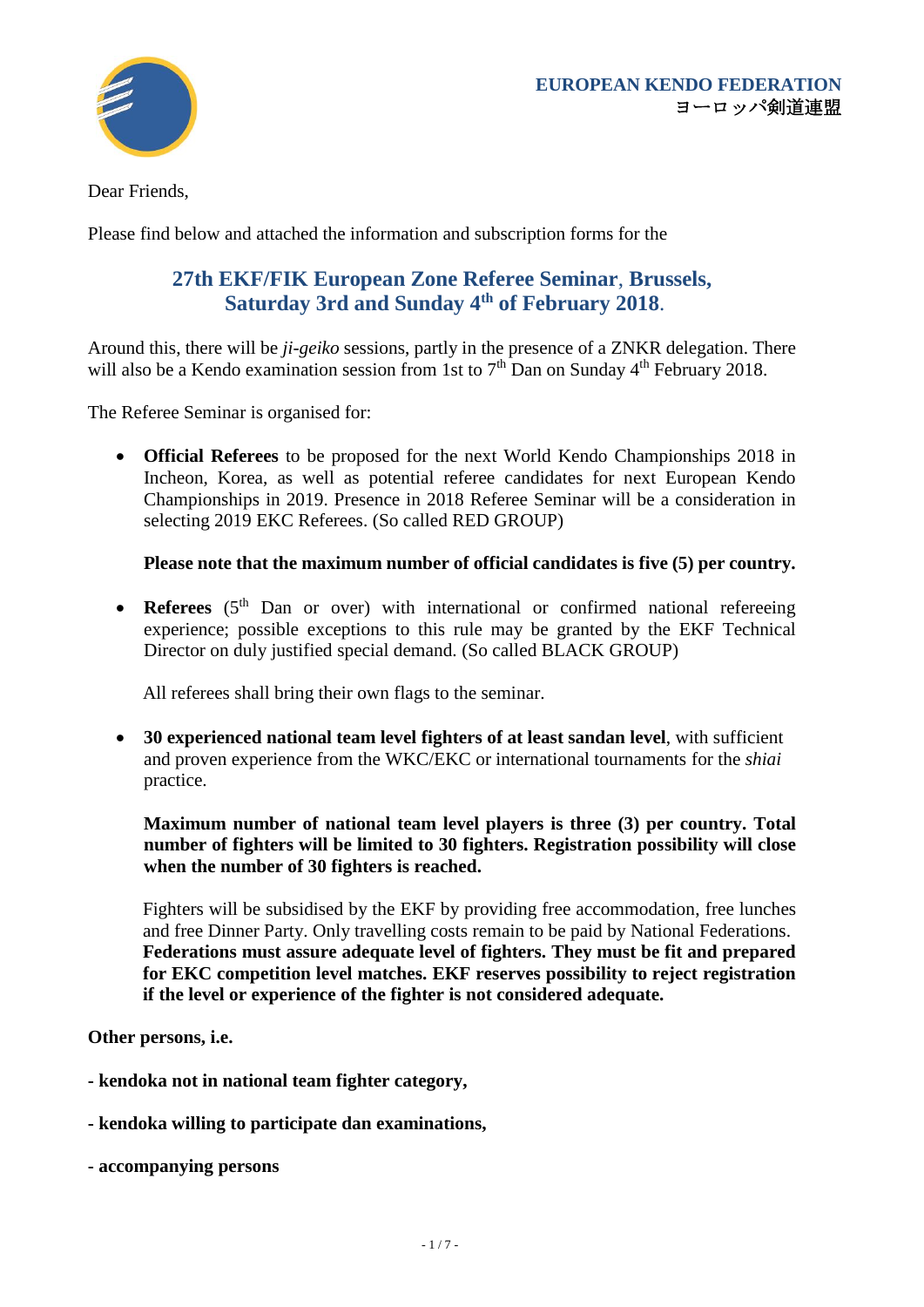

#### **are invited to participate in ji-geiko only (Friday evening, Saturday evening, Sunday after seminar). They are welcome to join the dinner party on Saturday evening at price of 30 euro, upon prior notification.**

We look forward to meeting you all next year in Brussels.

Sincerely Yours,

**Pekka NURMINEN** EKF Secretary-General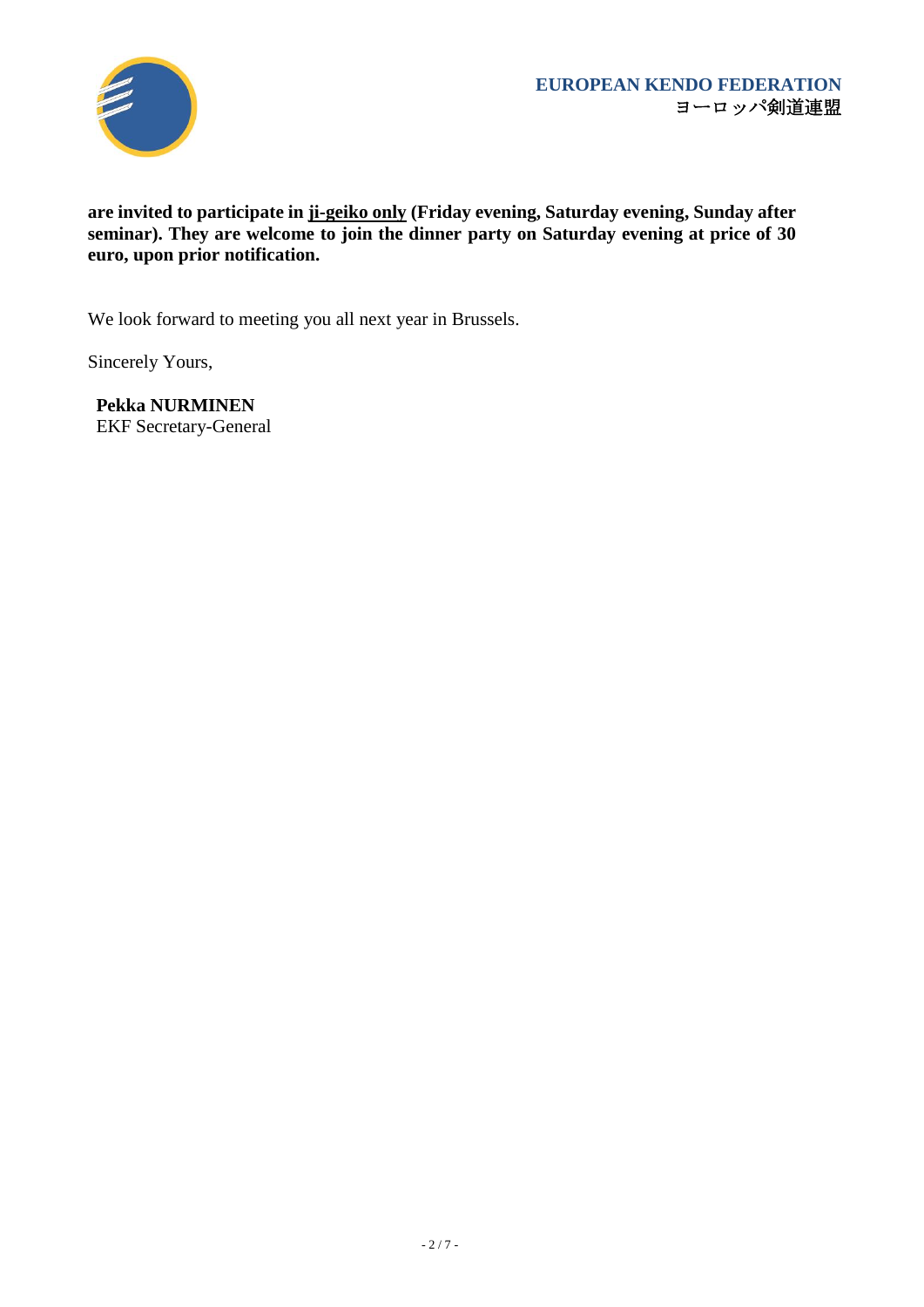

# **1. Information on the seminar:**

The venue is the

**ADEPS Sports Centre "Forêt de Soignes",**  Chaussée de Wavre 2057, 1160 BRUSSELS (Auderghem). Telephone: +32.2.672.22.60 | Fax: +32.2.672.19.39. <http://www.csfds.be/> [info@csfds.be](mailto:info@csfds.be)

Seminar price:

- S**eminar fee for Referees (Official and others)** is EUR **40,00** (including Dinner Party on Saturday). The fee remains the same as in previous years.
- Fighters who are confirmed national team members with at least sandan level, up to the level of 30 fighters first come first served, subject to EKF approval of the registration, will be subsidised by the EKF by providing free accommodation for two nights (FRI) SAT / SUN), lunches and Dinner Party. Only travelling costs remain to be paid by these fighters or their countries. National Federations shall confirm the adequate level and condition in the registration. **Maximum number of fighters per country is three (3) and total number is thirty (30).**

Accommodation prices at ADEPS (all nights for referees, extra night for fighters):

• **The price/person/night is EUR 40,00, breakfast included.**

#### **IMPORTANT ON ACCOMMODATION in ADEPS:**

**Accommodation capacity is limited, although similar problems as last year are not foreseen. The capacity is a priori reserved for referee seminar participants, i.e. Fighters, Red Group Referees and Black Group Referees.** 

**This means, that NO ACCOMPANYING PERSONS or other persons not participating in the seminar are registered for the accommodation in ADEPS. If after the registration and verification of payments, there is still vacant beds/rooms, they can be allocated to accompanying persons upon request.**

All participants are naturally free to use accommodation outside ADEPS at their own expenses.

Meals:

- Breakfasts at ADEPS are included in the accommodation.
- For lunch on Saturday and Sunday, the price is EUR 10 per person. Lunch is offered free of charge for registered national team level fighters.
- Dinner Party on Saturday night at the ADEPS is included in the seminar fee for the two groups of referees.
- The dinner party on Saturday is free for national team level competitors.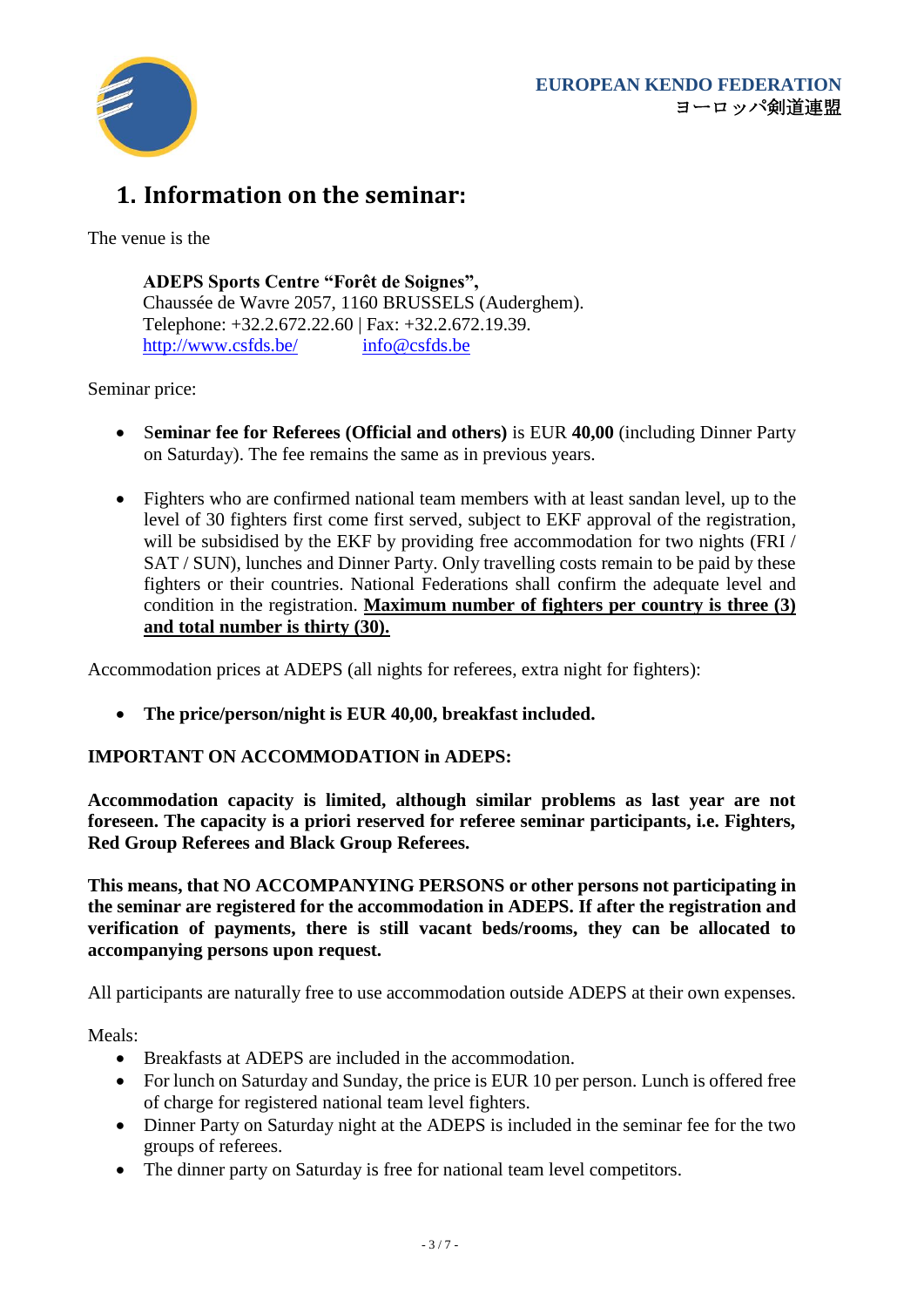

• Other participants who wish to participate the Dinner party will be charged 30 Euro. Please register by  $15<sup>th</sup>$  January 2018 by e-mail to [secretary@ekf-eu.com.](mailto:secretary@ekf-eu.com)

ALL OTHER MEALS (for example lunches and dinners on Thursday and Friday and on Sunday evening) must be organised individually by participants.

The registration at EKF website allows a personal schedule. Following is an illustration of standard arrangement, to give you an idea:

- **Referees' program (RED GROUP)**: Arrival on Friday (FRI) evening for the *ji-geiko*, take all organised meals (lunches and dinner party) and stay until Sunday (SUN) afternoon; the all-inclusive price will be **EUR 140,00** (including seminar fee with Dinner party, accommodation for two nights with breakfast and two lunches).
- **National team level competitors' program:** Arrive on FRI evening for the *ji-geiko*, take all organised meals and stay until SUN afternoon; **FULLY SUBSIDISED** including shiai practice, accommodation for two nights with breakfast, Dinner Party and two lunches. Additional nights will be charged at price of 40 Euro per night.

Arrival is possible starting FRI and departure can be SUN evening or MON morning.

**Registration to seminar is made on-line via EKF website. Please note, that registration of a person in Official Referee category S1 (RED GROUP) means official nomination as WKC 2018 Referee Candidate and an intention to nominate the person as EKC 2019 candidate. The registration to the Red Group is also considered as declared availability to referee at the WKC in Incheon, Korea. Please make sure that this is the case.**

**Official referee candidates might also be requested to be members of an examination jury in Brussels or at the EKC. Composition of panels will be confirmed well in advance, once number of examination candidates is known.**

In registration, prices mentioned above will be totalled up with payment instructions.

### **2. Information on the examination:**

The Dan grading examination from  $1<sup>st</sup>$  to  $7<sup>th</sup>$  Dan will be held on Sunday  $4<sup>th</sup>$  February 2018 in the afternoon (subscription & registration fees according to the **EKF Grading Rules**<sup>1</sup>).

Registration to dan examinations is done via EKF website by the National Federations. See registration info below.

All candidates for dan examination - without exception - are asked to confirm their registration/payment and presence at the latest on Sunday by 12.00 with the EKF Secretariat in ADEPS. This can be done by country or club representative.

 $\bar{1}$ 

<sup>1</sup> [www.ekf-eu.com/documents/EKF\\_GRADING\\_RULES.pdf](http://www.ekf-eu.com/documents/EKF_GRADING_RULES.pdf)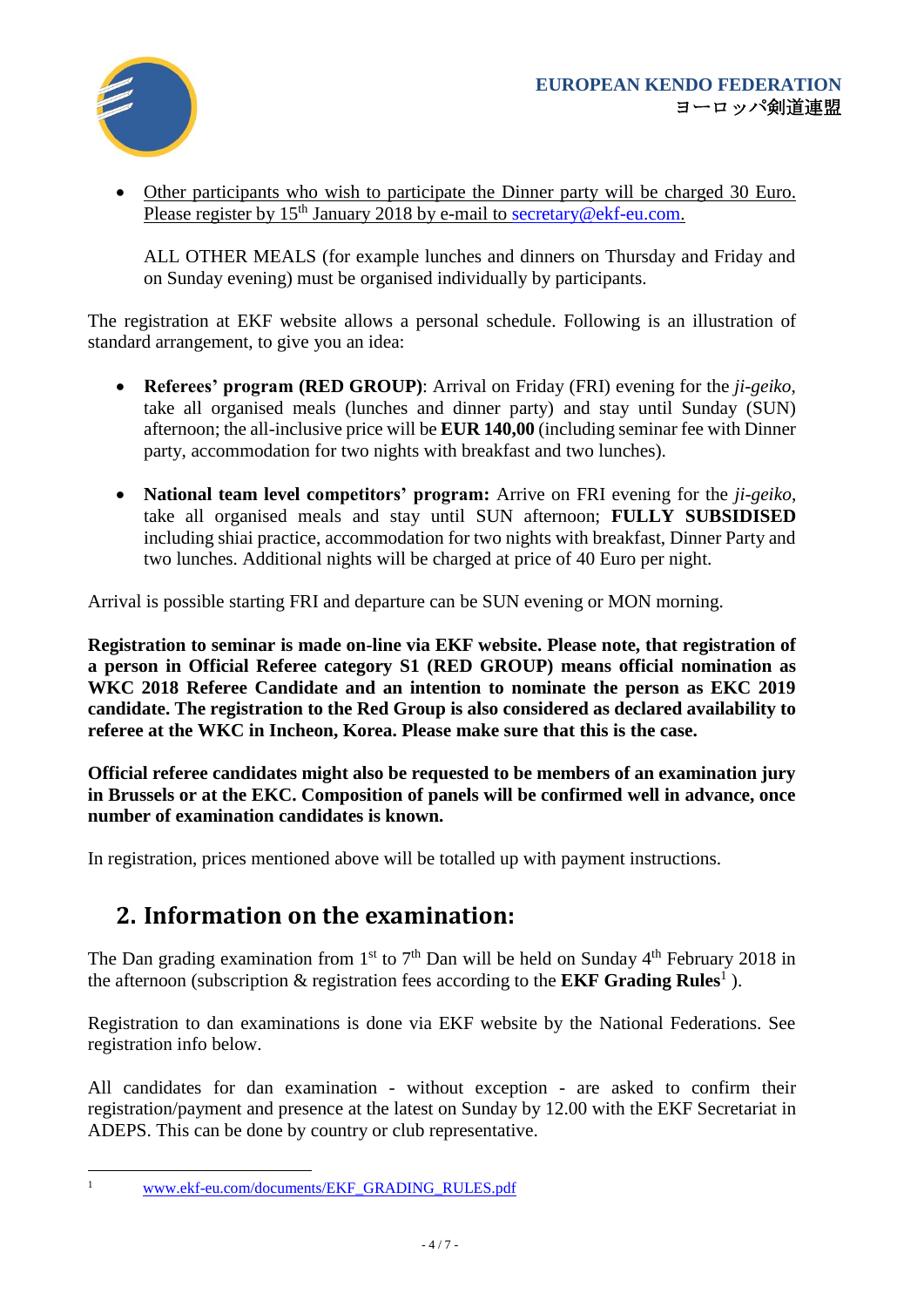

#### NOTE: **Non-confirmed and non-paid candidates will be eliminated from the list of candidates after the deadline.**

The candidates must be ready in the Hall H2 one hour before the start of the examination on Sunday. The provisional starting time of the examination is 14:00 (i.e. please be there at 13.00 at the latest). Please follow the announcements for possible changes of timetable.

## **3. Registration, Payment and Cancellation Policy**

- **Registration to the Seminar will open on 1st November to 30th November 2018.**
- The registrations will be checked 1<sup>st</sup> December to 10<sup>th</sup> December 2018.
- Invoices will be made available at the website from  $11<sup>th</sup>$  December 2018, deadline for the **seminar related payments** is **22nd December 2018**.
- Registration deadline for dan **examinations and payments** is **15th January 2018**.
- Deadlines will be respected.
- **Registrations are done via EKF website.**

Seminar: Please go to "Event Registration" and select "EKF Kendo Referee Seminar 2018" and follow the instructions there. Most important is the selection of registration type ("Shinpan S1, S2, Fighter F). You can print a (PDF) list of registered persons that will show the amounts that need to be transferred to the EKF account after checking period.

Please check the pictures of the Red Group Shinpan uploaded to the EKF Website and change / upload as necessary!

Examination: Normal procedure via EKF website

Payments shall be made **exclusively** to the EKF account in advance **by the deadline (see above)**, preferably grouped by country. Otherwise, the registration cannot be accepted. For payments from outside Eurozone it is already possible to pay via PayPal to [treasurer@ekf](mailto:treasurer@ekf-eu.com)[eu.com,](mailto:treasurer@ekf-eu.com) however a cash payment (in Euro) on the spot can be agreed, but agreement must be made before respective deadline.

Please clearly indicate the country/club/person and refer to the respective information on the transfer:

| <b>EKF</b> Bank account information: | <b>BNP Paribas Fortis Bank, Brussels</b> |                    |
|--------------------------------------|------------------------------------------|--------------------|
| Account holder's name:               | EKF AISBL                                |                    |
| Account number:                      | BE45 0016 9470 5689                      | BIC code: GEBABEBB |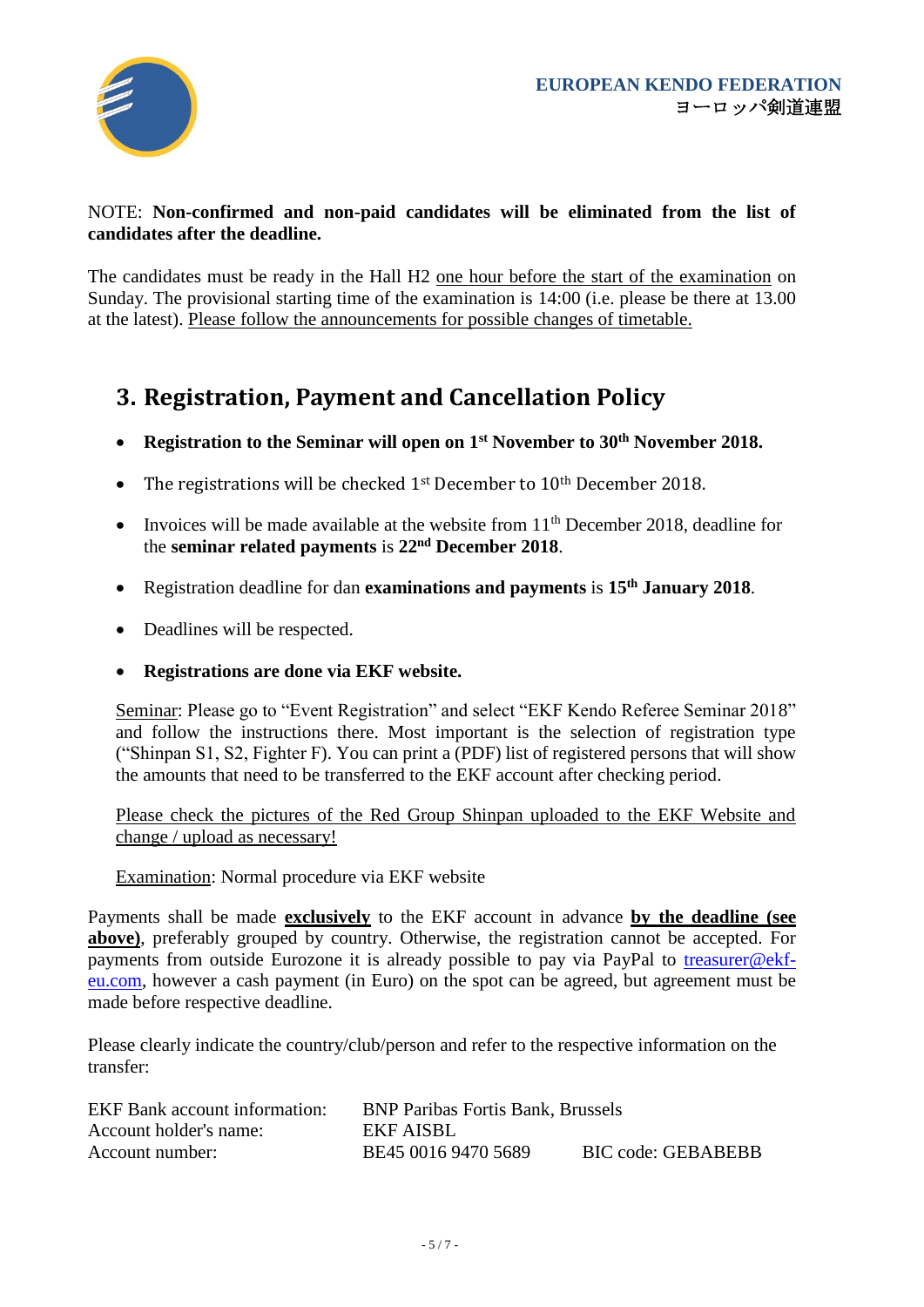

And please send details of your transfer (who paid for whom and for what) via e-mail to [treasurer@ekf-eu.com](mailto:treasurer@ekf-eu.com) with cc.: [vice-president@ekf-eu.com](mailto:vice-president@ekf-eu.com)

#### **CANCELLATION POLICY:**

- **Cancellations made before 15th January 2018 are fully reimbursed.**
- **Cancellations made between 15th January and 29th January 2018 (these days included) are reimbursed apart from the costs incurred.**
- **Cancellations made after 29th January 2018 will not be reimbursed.**

**Cancelled places in the accommodation cannot be "transferred" directly to another participant form the same country. The EKF Reserves the right to allocate cancelled beds to persons in line. Accommodation price will be reimbursed if the bed can be "sold" further.**

### **4. Important notice:**

Please pass this information on to the clubs in your country, mentioning especially that all subscriptions to the seminar and the examinations have to be made by the **National Federation**. It is not advised for private practitioners to contact EKF directly.